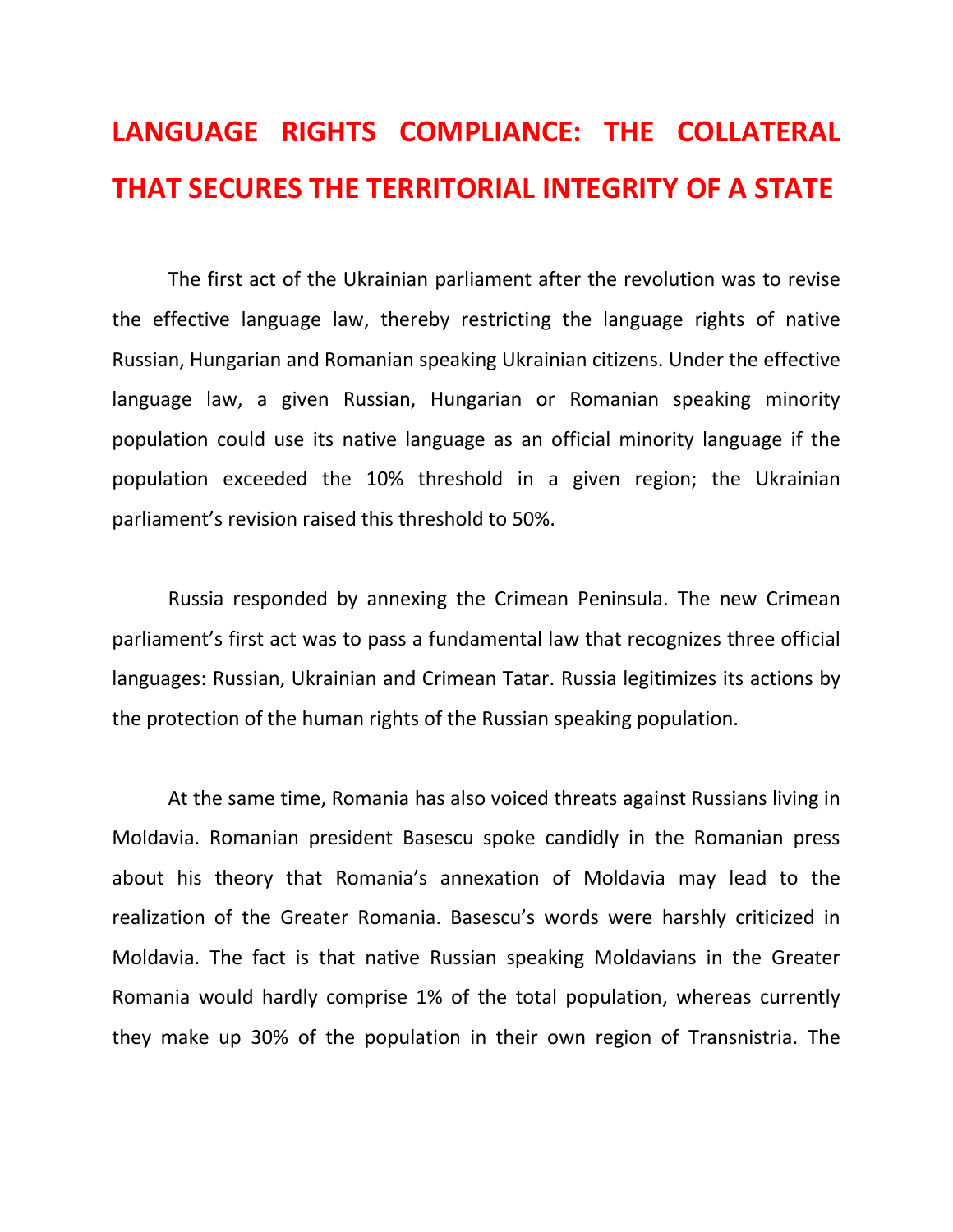Gagauz people living in Moldavia may also have reason to fear Moldavia's possible unification with Romania.

Ukraine and Moldavia neighbor Romania, and similar to Romania, they also have multilingual populations. All three countries have large minority populations, and the minority language borders do not coincide with state borders. It may seem like a nightmare to native Russian speakers in Moldavia and Ukraine to suddenly find themselves in European Union member nation-states whose state borders have shut off native Russian speakers from their fellow native speakers in the same language territory. In a scenario such as this, as small minority populations, they can end up becoming easy prey to nationalistic and chauvinistic political games.

This is why language rights play such a fundamental role in this conflict. After the ethnic fiasco in Yugoslavia, or rather as an effect of it, respect for language rights was established as a precondition that had to be met by all former Soviet republics, as well as Romania, before gaining accession to the European Union. The treaties ratified by Romania, for example the 1996 Strasbourg Framework Convention, guarantee and protect unobstructed use of autonomous minority languages, for example the Hungarian language in Romania. The European Minority Language Charter formulates further ordinances and decisions that encourage the use of autonomous minority and regional languages. The Netherlands also ratified these treaties and conventions and applies them to the language rights of its own autonomous minority, the Frisian minority language.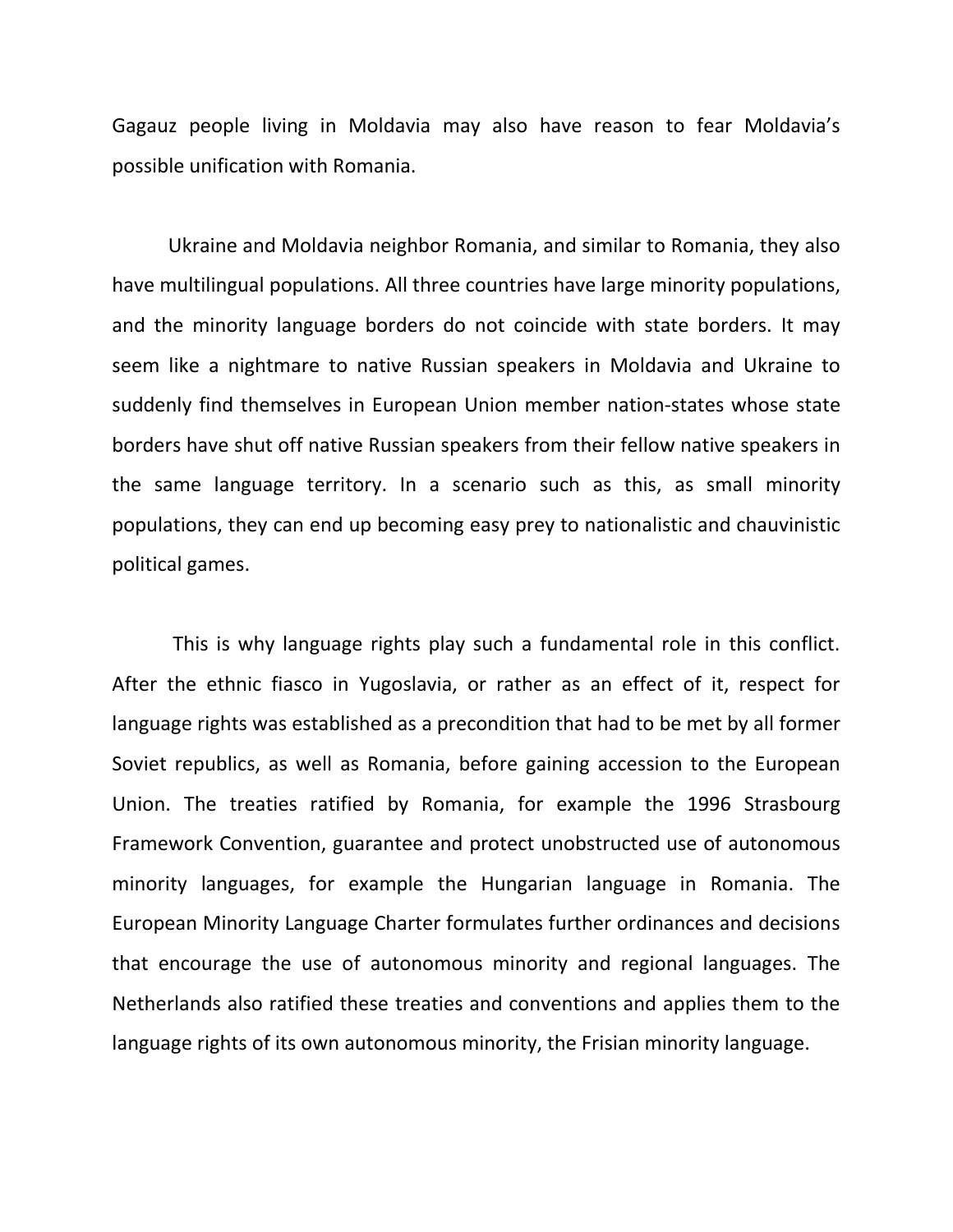Theoretically as well as on paper, in Romania the Hungarian language is to be used as an official language in those administrative districts where the native Hungarian speaking population comprises at least 20% of the total population. Article 120 of the Romanian Constitution guarantees this right. In practice however, the Hungarian language cannot be used freely as an official language even where the native Hungarians make up 97% of the total population. Local police physically beat the author of this article for speaking the official Hungarian language in Marosvásárhely (Târgu Mureş), Romania, where the Hungarian speaking population comprises 50% of the total population. Court proceedings against the local police are in progress.

Nearly 7% of Romania's population declare themselves to be ethnic Hungarian. This corresponds to approximately 1.5 million people, more than the total population of countries such as Malta or Estonia. Nonetheless, the Romanian government structurally and systematically denies their language rights. To this day Hungarians in Romania are treated as second-class citizens in their native land where their predecessors are buried. They are completely underrepresented in the legal system, law enforcement institutions, and public administration. Though everything sounds very good on paper, Brussels continues to drag its feet regarding the monitoring of the practical application of language rights. Considering all of this, it is completely justified that native Russian speakers fear Moldavia's and Ukraine's accession to the European Union.

Neighboring European Union member Romania does not observe the treaties it ratified, and it does so without any repercussions whatsoever. In 2012,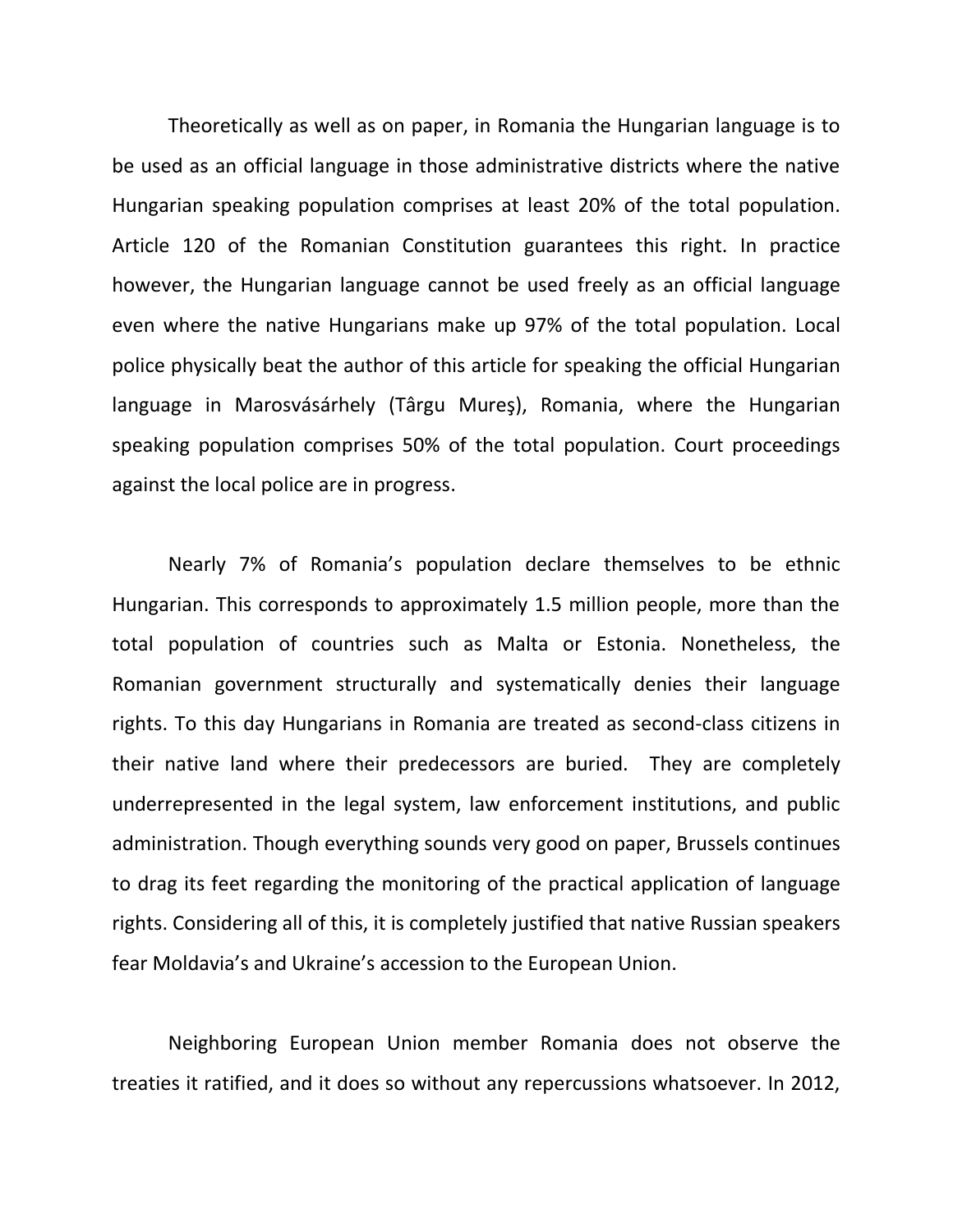the *European Language Rights* Foundation prepared a report entitled *[Broken](http://www.language-rights.eu/GEBROKEN_BELOFTEN.pdf)  [Promises](http://www.language-rights.eu/GEBROKEN_BELOFTEN.pdf)*, in which the foundation warns the government of Netherlands that Romania's failure to observe European language laws is also detrimental to the Netherlands' legal system and slows down Eastern Europe's integration into the European Union.

Therefore, the European Union has no moral right to interfere in the Ukrainian crisis as long as the European Union remains incapable of monitoring observance of the language rights it itself set forth as the preconditions for accession to the European Union.

*Dr. G. Landman, published in NRC Handelsblad issue 20-4-2014.*

*Dutch: [http://www.language-rights.eu/NL\\_TAALRECHT.pdf](http://www.language-rights.eu/NL_TAALRECHT.pdf)  Romanian: [http://www.language-rights.eu/RO\\_TAALRECHT.pdf](http://www.language-rights.eu/RO_TAALRECHT.pdf) Hungarian: [http://www.language-rights.eu/HU\\_TAALRECHT.pdf](http://www.language-rights.eu/HU_TAALRECHT.pdf) English: [http://www.language-rights.eu/GB\\_TAALRECHT.pdf](http://www.language-rights.eu/GB_TAALRECHT.pdf)*